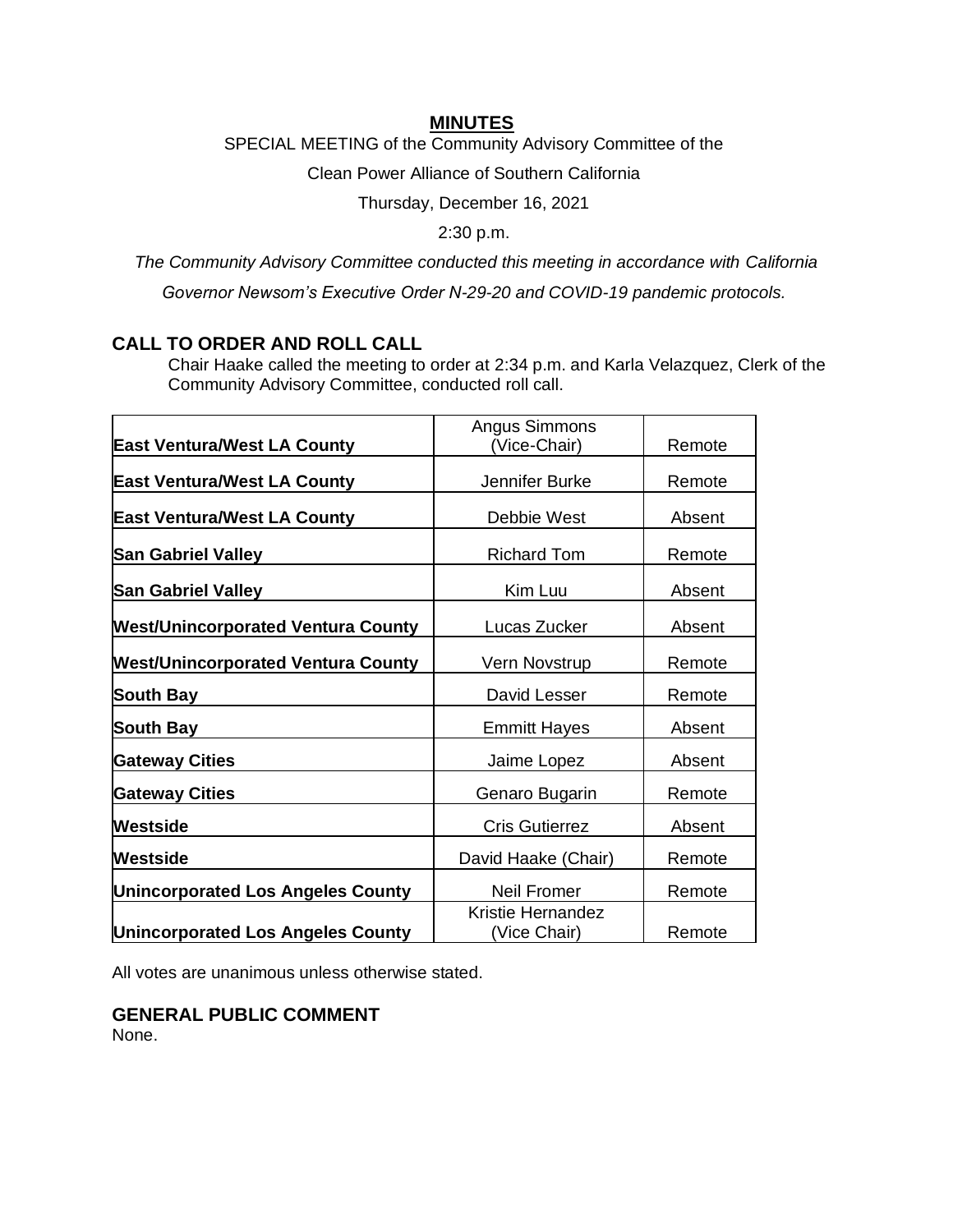### **CONSENT AGENDA**

| $\mathbf 1$ .                                      | Approved Minutes from November 12, 2021, Community Advisory |                                                        |  |  |
|----------------------------------------------------|-------------------------------------------------------------|--------------------------------------------------------|--|--|
| <b>Committee Retreat</b>                           |                                                             |                                                        |  |  |
| Motion                                             |                                                             | Committee Member Novstrup, West/Unincorporated Ventura |  |  |
| County                                             |                                                             |                                                        |  |  |
| <b>Second Motion</b>                               |                                                             | Committee Member Bugarin, Gateway Cities               |  |  |
| Vote                                               |                                                             | The minutes were approved by a roll call vote          |  |  |
| Update on the CAC 2020/2021 Adopted Workplan<br>2. |                                                             |                                                        |  |  |
| Motion                                             |                                                             | Vice Chair Simmons, East Ventura/West LA County        |  |  |
| <b>Second Motion</b>                               |                                                             | Committee Member Tom, San Gabriel Valley               |  |  |
| Vote                                               |                                                             | The updates on the workplan were approved              |  |  |
|                                                    |                                                             |                                                        |  |  |

### **REGULAR AGENDA**

### 3. Oral Update from the Executive Director on CPA Operations

Executive Director Ted Bardacke wishes the members a happy and safe holiday season. He introduces new staff member Dalia Gomez, External Affairs Manager for LA County. He also provided updates to members on a series of events that took place on December 7, 2021, when LA County Unincorporated, Redondo Beach and Beverly Hills voted unanimously to change their default rate to 100% Green. This will go into effect October of 2022, to ensure that CPA procures the necessary amount of renewable energy and inform residents of the change. If trends remain the same two-thirds of CPA's entire customer base will be on 100% green energy. CPA has also given Hawthorne, Claremont, and Westlake Village a month extension to change their default rate.

In response to Committee Member Fromer's inquiry regarding potential opt- out and the changes to CPA's long-term strategy, Mr. Bardacke stated that the current customer data supports an expected opt out rate at 1.5% and an opt down rate of 0.5%. He stated CPA is discussing long-term planning and there will be further discussions about changes to CPA's portfolio, IRP and costs and rates.

Responding to Committee Member Lesser and Committee Member Tom, about the challenges that CPA may face by doubling the amount of 100% green customers and the preparations CPA is making in reference to for inquiries about SCE competitive rates and pricing, Mr. Bardacke explained that CPA has no concerns with supply and LA County default change will proceed in phases to ensure market and operational stability. He stated CPA is prepared to inform customers about the rate change in March 2022 of the long-term trends, this will include the PCIA rate changes which will illustrate an increase to SCE prices and a decrease to Clean Power Alliance. Vice Chair Hernandez commented that the unincorporated areas included in Los Angeles County are observant over the default rate change increase and are interested in more information, Mr. Bardacke responded that along with heavy noticing, speaking opportunities to inform communities are also possible.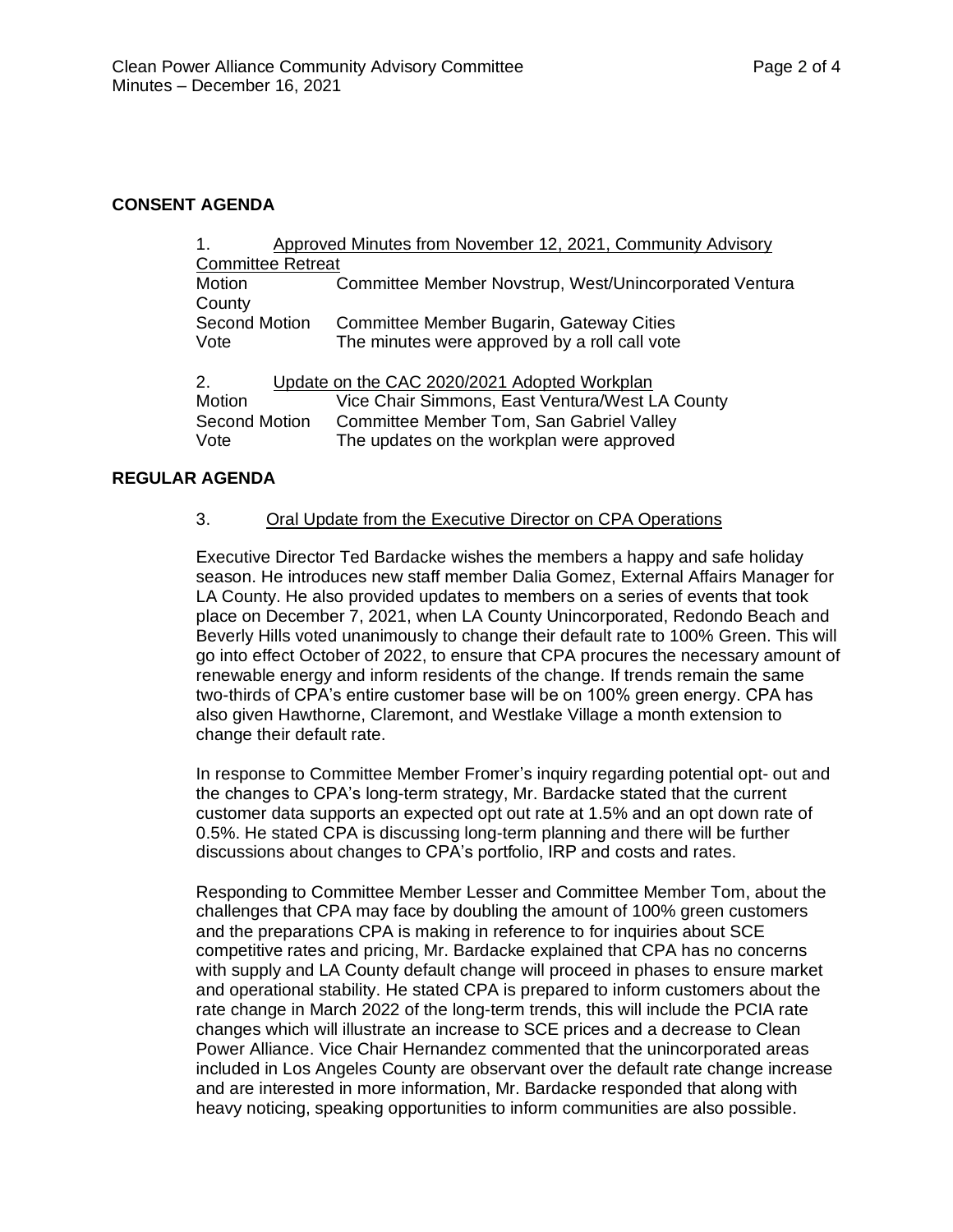Committee Member Bugarin inquired if there are collaboration opportunities with services and local programs, as cities begin to open discussion with CPA. Mr. Bardacke responded that speaking with councils has allowed CPA to promote local programs such as the Power Ready program, which allows for the installation of solar panels and batteries in city facilities at no charge to member agencies. In response to Vice Chair Simmons inquiry regarding lean opt ups, Mr. Bardacke stated that the data shows a 1% increase, customers stay with what is determined by local officials. Mr. Bardacke announced as part of CPA's ongoing DEI efforts, there will be a voluntary diversity survey sent to official members.

#### 4. Presentation on Time of Use– Outreach Toolkit

Joseph Cabral, External Affairs Manager for Ventura County presented on the upcoming Time of Use rate transition. This large-scale transition began in October 2020 and has been completed in Northern California. The transition for Southern California will be complete between February and March of 2022. Most of LA County will transition in February 2022 and Ventura County will transition in March 2022. Since July 2021, CPA has been educating and motivating customers on time of use behavior through local and statewide campaigns. Since November, notifications from SCE co-branded with CPA welcome customers and highlight the transition date, opt out options and estimated bill impacts. CPA has updated the Time of Use website and will provide toolkit materials to member agencies for their use as they promote and educate constituents. The toolkit includes a flyer, a fact sheet, a frequently ask question sheet, a newsletter with three time of use graphics, and various social media assets in multilingual options.

Mr. Cabral responded to Chair Haake question regarding the percent of customers on Time of Use and if the CPUC will require LADWP and other municipal entities to transit on Time of Use. He stated that there are 100,000 customers on Time of Use but those on CARE/FERA and those within a hot zone will not be transitioned, the CPUC has also required only investor-owned entities to transition. Karen Schmidt, Strategy Senior Advisor also responded stating that a majority of customers have smart meters that record usage by the hour, many customers were enrolled into the flattered tier rates with the exception noted by Mr. Cabral. Mr. Cabral also discussed the different advertising methods such as billboards and the ongoing state campaign, responding to Vice Chair Hernandez comments regarding non-digital platforms for different demographics. Sherita Coffelt, Senior Director of External Affairs, added that mailing notice efforts partnered with SCE are also taking place to provide various methods for different outreach. Committee Member Bugarin questioned the increase of rate costs to customers during the time of use transition if they are unable to change their behavior. Ms. Schmidt responded that it is determined by a household usage pattern, but the time of use rates are meant to be revenue neutral which will show on the notices mentioned by Ms. Coffelt to explain the rates and usage changes. She also added CPA and SCE are offering bill protection at the end of the year. Ms. Coffelt added that there is an ongoing strategy to assist customers with behavioral changes to assist them in taking advantage of time of use and assisting them in having a smaller cost. Responding to Committee Member Fromer comments about bill messaging, Ms. Schmidt and Ms. Coffelt stated that the bill will not change significantly but there can be an updated educational brochure "understanding your bill" with the time of use sample. Ms. Schmidt also added that the PCIA will be reduced around the time that customers will get their first time of use